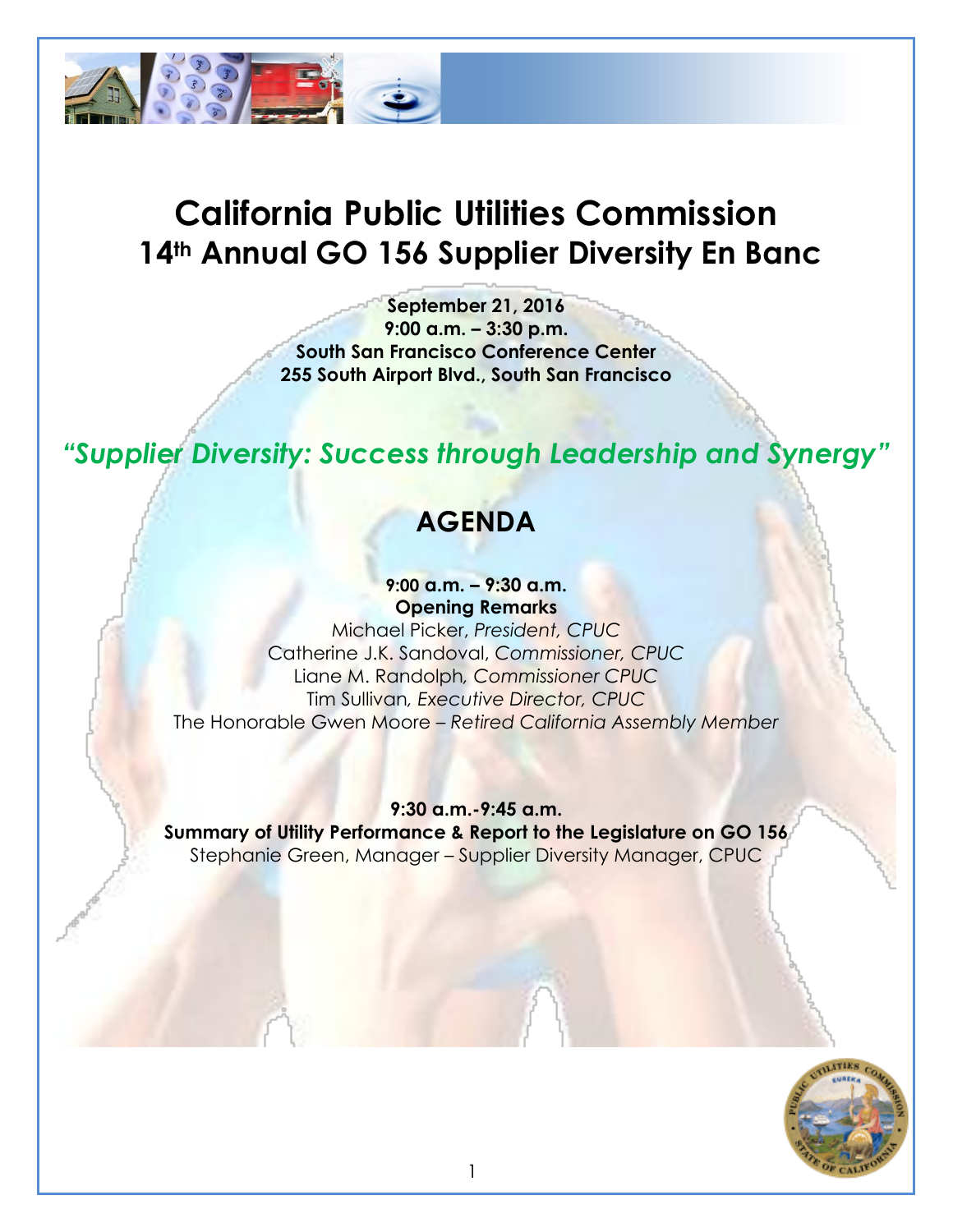

#### **Agenda Continued**

**9:45 a.m. – 10:45 a.m. The Diverse Community Perspective on General Order 156**

Moderator — The Honorable Gwen Moore – Retired Assembly Member

Frank Montes, Chairman, California Hispanic Chamber of Commerce Tracy Stanhoff, President, American Indian Chamber of Commerce Ron Garnett, President/CEO, Council for Supplier Diversity Pat Fong-Kushida, President/CEO, California Asian Chamber of Commerce Pamela Williamson, President/CEO, WBEC-WEST Betty Jo Toccoli, President, California Small Business Association Paul Pendergast, President, Golden Gate Business Association Bob Multz, Chairman, The Elite SDVOB

**\*\*\*\*\*\*\*** Stephanie Chen, Energy & Telecommunications Policy Director, the Greenlining Institute Jose Perez, Chairman, the California Utilities Diversity Council

> **10:45 a.m. – 11:15 a.m. Mergers and Acquisitions: Supplier Diversity Strategies**  Moderator — Executive Director Tim Sullivan

Melinda White, President West-Region, Frontier Adam E. Falk, Senior Vice President, State Government Affairs, Charter Comm.

> **11:15 a.m. – 11:30 a.m. Supplier Diversity Success Stories**

Sylvana Coche, CEO, Gravity Pro Consulting Henry G. Cisneros, Partner, Siebert Cisneros Shank & Co., LLC Mark Cordova, CEO, Cordova Bolts, Inc.

**11:30 a.m. – 12:00 p.m. Public Comments – The Supplier's Perspective** (During this public comments session – no more than 3 minutes per speaker)

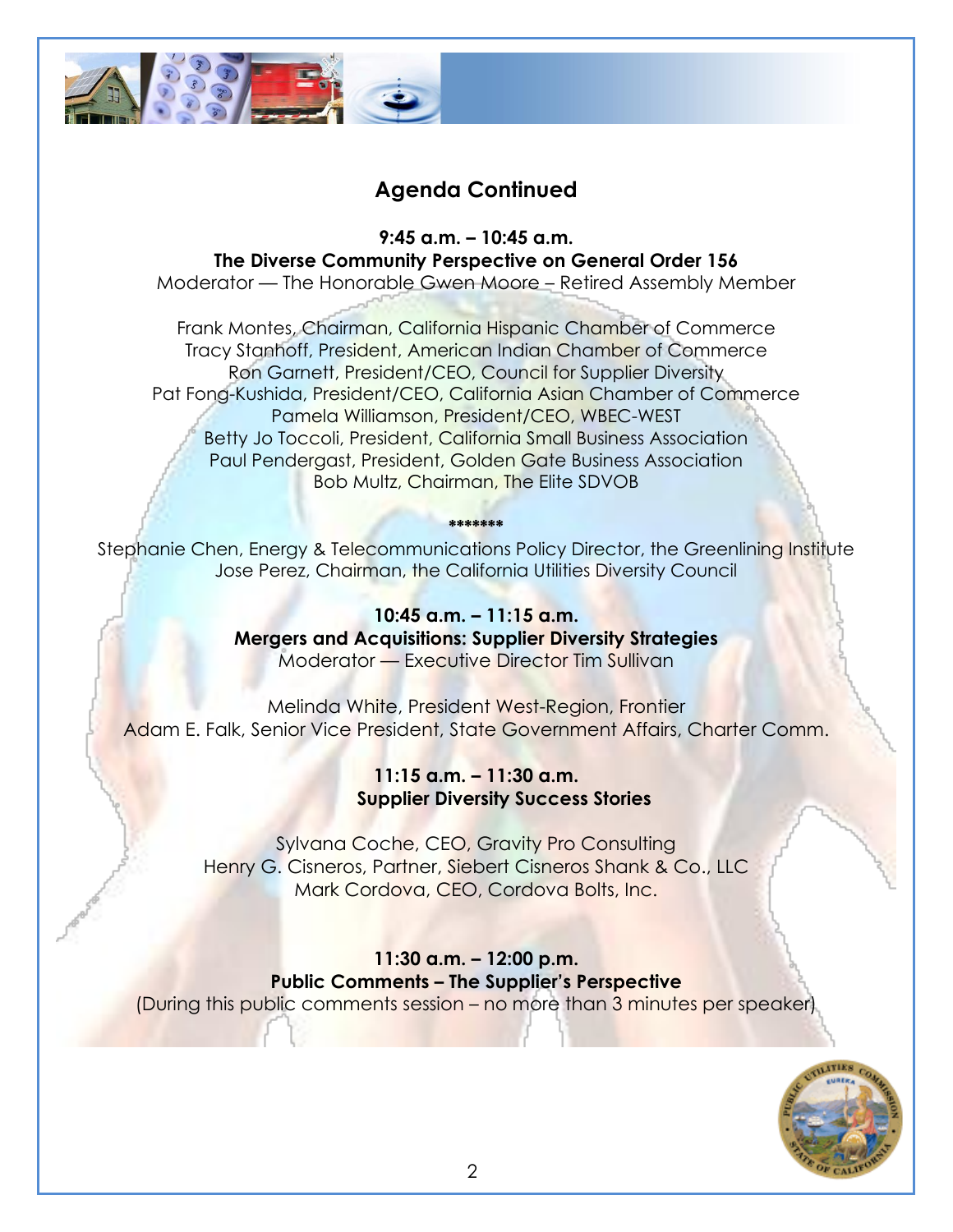

### **Agenda Continued**

**12:00 p.m. – 1:00 p.m. LUNCH** Sponsors:

ravity pro



Cordova Bolt. Inc.

**1:00 p.m. – 1:45 p.m. Water Panel:**

Moderator – Commissioner Liane M. Randolph

Greg Sorenson, President, Liberty-Park Water Richard Rich, General Manager, Suburban Water Robert MacLean, President, California American Water Elissa Ouyang, Chief Procurement & Lead Continuous Improvement Officer, California Water Robert Sprowls, President/CEO, Golden State Water Andy Gere, President/COO, San Jose Water Robert Nicholson, President, San Gabriel Valley Water

> **1:45 p.m. – 2:30 p.m. Energy Panel:** Moderator — President Michael Picker

Kevin Payne, CEO, Southern California Edison Des Bell, Senior Vice President, Pacific Gas and Electric Company Dennis V. Arriola, President/CEO, Southern California Gas Company Jeff Martin, Chairman, President/CEO, San Diego Gas and Electric Company Brad Harris, Vice President, Southwest Gas Sarah Kamman, Vice President & General Counsel, Pacificorp